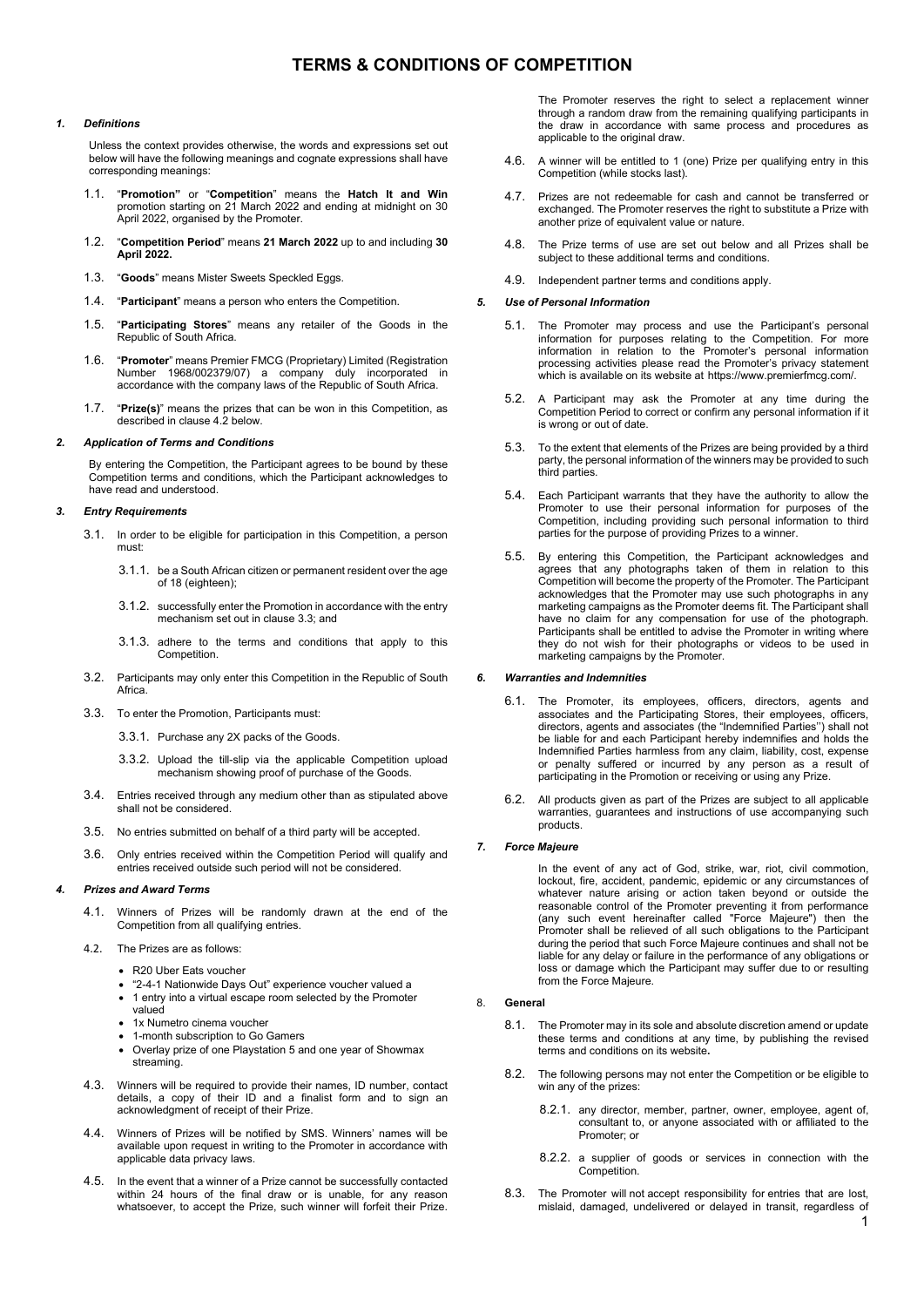# **TERMS & CONDITIONS OF COMPETITION**

cause, including, but not limited to, as a result of any equipment failure, technical malfunction, systems, satellite, network, server, computer hardware or software failure of any kind.

- 8.4. The Promoter reserves the right to disqualify any Participant who breaches any provision of these terms and conditions or if the Promoter determines that the Participant has attempted to manipulate the outcome of the Competition
- 8.5. The Promoter may disqualify an entry if, in the Promoter's sole and absolute opinion, it contains any content which is obscene, vulgar, harassing, unlawful, illegal, harmful, inflammatory, hateful or otherwise objectionable or infringes the rights of any third party in subject matter or wording, or which is otherwise unsuitable for publication.
- 8.6. In the event of a dispute regarding any aspect of the Promotion and/or these terms and conditions, the Promoter's decision will be binding and final and no correspondence will be entered into.
- 8.7. In the event of a dispute regarding a winner chosen in accordance with these terms and conditions, the decision of an independent admitted attorney duly appointed by the Promoter will be final and binding and no other correspondence will be entered into.
- 8.8. The Promoter reserves the right to cancel, suspend, amend or terminate the Competition or extend the Competition Period at any time and without notice to the Participants.
- 8.9. The Promoter will never ask you to provide banking details in order to take part in a Promotion or Competition.
- 8.10. All enquiries regarding the Competition should be sent to hatchit@tlcrewards.com.

### **9. Prize Terms of Use**

### 9.1. **2-4-1 Nationwide Days Out Experience**

- 9.1.1. A winner of this prize will receive 2 (two) booking codes for the "2-4-1 Nationwide Days Out" experience. Only 1 (one) booking code may be used per person.
- 9.1.2. Booking codes cannot be used against current specials.
- 9.1.3. Booking codes cannot be used twice, once off use only.
- 9.1.4. A booking code is only valid at the relevant venue chosen by a winner from the list of available venues set out below.
- 9.1.5. Vouchers, booking codes and entry tickets cannot be redeemed or transferred for cash.
- 9.1.6. By using the booking code, a winner will be deemed to have read and agreed to the terms and conditions of the selected venue (listed below) \*
- 9.1.7. The voucher is valid for two months from the date of receipt. 9.1.8. For full terms and conditions in relation to this Prize, which will be applicable to this Prize, please refer to the
- participating partners website listed below.
- 9.1.9. This Prize is subject to promotional availability.

2-4-1 Nationwide Days Out Experience Venues:

"Waterberg Zipline

| <i>vvaterberg zipline</i>                      |                           |                                                                               |  |  |
|------------------------------------------------|---------------------------|-------------------------------------------------------------------------------|--|--|
| (Bela Bela)"                                   |                           | Thaba Monate Lodge, Bela Bela                                                 |  |  |
|                                                | www.waterbergzip.co.za    |                                                                               |  |  |
| "Ceres Zipslide Adventures                     |                           |                                                                               |  |  |
| (Ceres)"  1 Voortrekker St, Ceres, 6835        |                           | https://ceresadventures.co.za/                                                |  |  |
|                                                |                           | Magaliesberg Canopy Tours Rosewood Functions, Part of 84 of the Farm,         |  |  |
|                                                |                           | Rietfontein, Rustenburg, 0300, South Africa  www.canopytours.co.za            |  |  |
|                                                |                           | Drakensberg Canopy Tours Cathkin Park, South Africa                           |  |  |
|                                                | www.canopytours.co.za     |                                                                               |  |  |
| Magoesbaskloof Canopy Tours                    |                           | Georges Valley, R528, 0730, South Africa                                      |  |  |
|                                                | www.canopytours.co.za     |                                                                               |  |  |
|                                                |                           | Karkloof Canopy ToursKarkloof Rd, Howick, 3290, South Africa, Midlands, 3290, |  |  |
| South Africa                                   | www.canopytours.co.za     |                                                                               |  |  |
| "Swift Racing                                  |                           |                                                                               |  |  |
| Black Rock Casino"                             |                           | Cnr Ladysmith Road &, Oak St, Black Rock Casino,                              |  |  |
| Newcastle, 2940                                |                           | https://swift-racing-go-karting-jumanji-adventure-                            |  |  |
| qolf.business.site/                            |                           |                                                                               |  |  |
| Reptile Conservation Park                      |                           | Chameleon Villlage, Hartbeespoort, 0216,                                      |  |  |
| South Africa                                   |                           | www.chameleonvillagereptilepark.simplesite.com                                |  |  |
| Harties Aquarium                               |                           | R104 Old Rustenburg rd, Damdoryn, Hartbeespoort                               |  |  |
|                                                |                           | www.chameleonvillagereptilepark.simplesite.com                                |  |  |
|                                                |                           | Gravity Trampoline Park (East London) 1B Bonza Bay Rd, Beaconhurst,           |  |  |
| East London, 5241 www.gravitype.co.za          |                           |                                                                               |  |  |
| Gravity Trampoline Park (Port Elizabeth)       |                           | 6 Roshan St, Framesby, Port                                                   |  |  |
| Elizabeth, 6045 www.gravitype.co.za            |                           |                                                                               |  |  |
| "Wi:Jump                                       |                           |                                                                               |  |  |
|                                                |                           | (Brakpan)" Mall@Carnival, Cnr Airport &, Heidelberg Rd, Brakpan, 1552         |  |  |
|                                                | https://www.wijump.co.za/ |                                                                               |  |  |
| "Reptile Gardens                               |                           |                                                                               |  |  |
| Somerset West"                                 |                           | Monkey Town, Mondeor Rd, Somerset West                                        |  |  |
| http://reptilegarden.co.za<br>"Reptile Gardens |                           |                                                                               |  |  |
|                                                |                           |                                                                               |  |  |
|                                                |                           |                                                                               |  |  |

 Bellville" Stodels Nursery, Eversdal Road, Bellville ہر<br>http://reptilegarden.co.za<br>Wessel Rd, E Wessel Rd, Edenburg, Sandton, 2128

 www.supakart.co.za Earth Adventures F arm 21, Kopjeskraal, Parys, 9585

http://www.earthadventures.co.za/

"Rietvlei Zoo Farm

(Alberton)" 101 Swart Koppies Road, Liefde en Vrede, R554, JHB South www.rietvleilifestylecentre.co.za

Randburg Raceway 9 Samantha Street, Strijdom Park, Randburg

 www.randburgraceway.co.za 200 Bethlehem Drive,Rustenburg 0290

Apex Indoor Trampoline Park 200<br>https://www.apexrtb.co.za/<br>J4F Entertainment 30 Mynhardt St. 1H<sub>P</sub> Entertainment Street, Building 2, Gants Plaza, Strand,

Cape Town, Western Cape 7140 https://www.j4f.co.za/<br>Cape Town, Western Cape 7140 https://www.j4f.co.za/<br>Acrobranch Adventure Park (Pretoria North) 18 Honingnestkrans Street,

Acrobranch Adventure Park (Pretoria North) 18 Honingnest Acrobranch Adventure Park (Pretoria North) 18 Honingn

Soutpan Road, Pretoria North www.acrobranch.co.za<br>Acrobranch Adventure Park (Centurion) The Big Red Barn, C/O Nelson & Acrobranch Adventure Park (Centurion) Glen Road, Sunlawns Estate, Olifantsfontein, Centurion, Pretoria

 www.acrobranch.co.za Acrobranch Adventure Park (Pretoria East) Rosemary Hill, 257 R964, Pretoria, www.acrobranch.co.za

Acrobranch Adventure Park (Melrose) James & Ethel Gray Park, Melrose

Street Extension, Johannesburg www.acrobranch.co.za<br>Acrobranch Adventure Park (Huddle Park) 27 Club St, Senderwood, Acrobranch Adventure Park (Huddle Park)<br>Germiston, 2145 www.acrobranch.co

www.acrobranch.co.za

Acrobranch Adventure Park (Cape Town) 1 Hout Bay Main Road, Constantia<br>Nek www.acrobranch.co.za www.acrobranch.co.za

Acrobranch Adventure Park (Stellenbosch) Klein Joostenberg, R304,<br>Acrobranch Adventure Park (Stellenbosch) Klein Joostenberg, R304,

Muldersvlei, Stellenbosch

Acrobranch Adventure Park (Garden Route) Timberlake Organic Village, N2

between Wilderness and Sedgefield, George www.acrobranch.co.za<br>Impact Adventures Lanseria Send a WhatsApp to 083 899 9882 Send a WhatsApp to 083 899 9882, for your Impact Adeventure Africa activity Geo-pin location.

http://www.impactadventure-africa.co.za/

Impact Adventures Pretoria Send a WhatsApp to 083 899 9882, for your Impact Adeventure Africa activity Geo-pin location.

http://www.impactadventure-africa.co.za/

Impact Adventures Krugersdorp Send a WhatsApp to 083 899 9882, for your Impact Adeventure Africa activity Geo-pin location.

http://www.impactadventure-africa.co.za/

Impact Adventures Roodepoort Send a WhatsApp to 083 899 9882, for your Impact Adeventure Africa activity Geo-pin location.

 http://www.impactadventure-africa.co.za/ Impact Adventures Magaliesburg Send a WhatsApp to 083 899 9882, for your Impact Adeventure Africa activity Geo-pin location.

http://www.impactadventure-africa.co.za/<br>http://www.impactadventure-africa.co.za/<br>ventures Umgeni River, Durban Send a WhatsApp to 083 899 Impact Adventures Umgeni River, Durban 9882, for your Impact Adeventure Africa activity Geo-pin location.

http://www.impactadventure-africa.co.za/<br>Impact Adventures Kloof Send a WhatsApp

Improduct Adventures Contract Contract Send a WhatsApp to 083 899 9882, for your Impact Adeventure Africa activity Geo-pin location.

http://www.impactadventure-africa.co.za/<br>ventures Hazelmere Dam Send a WhatsApp to 083 899 Impact Adventures Hazelmere Dam 9882, for your Impact Adeventure Africa activity Geo-pin location.

 http://www.impactadventure-africa.co.za/ Impact Adventures Parys Send a WhatsApp to 083 899 9882, for your Impact Adeventure Africa activity Geo-pin location.

http://www.impactadventure-africa.co.za/

"Impact Adventures<br>(Port St John's)"

Send a WhatsApp to 083 899 9882, for your Impact Adeventure Africa activity Geo-pin location. http://www.impactadventure-

africa.co.za/<br>Impact Adventures Pofadder Send a WhatsApp to 083 899 9882, for your Impact Adeventure Africa activity Geo-pin location.

http://www.impactadventure-africa.co.za/

Impact Adventures Witput Send a WhatsApp to 083 899 9882, for your Impact Adeventure Africa activity Geo-pin location.

http://www.impactadventure-africa.co.za/<br>Impact Adventures Pofadder Send a WhatsApr Send a WhatsApp to 083 899 9882, for your

Impact Adeventure Africa activity Geo-pin location. http://www.impactadventure-africa.co.za/

"WILD X ADVENTURE<br>(Wilderness)"

.<br>"BovenLange Valley 189 of 91 Wilderness www.wildx.co.za

"WILD X ADVENTURE

(Summerstrant, PE) " Summerstrant Marine Drive, Port Elizabeth www.wildx.co.za

"WILD X ADVENTURE

(Mossel Bay) " Mossel Bay, 6500 www.wildx.co.za

"WILD X ADVENTURE

(Harkerville, Plettenberg Bay) " Harkerville, Plettenberg Bay

www.wildx.co.za "WILD X ADVENTURE

(The Crags, Plettenberg Bay) " The Crags, Plettenberg Bay www.wildx.co.za

"WILD X ADVENTURE

Heatherlands George www.wildx.co.za (Heatherlands George)<br>"WILD X ADVENTURE